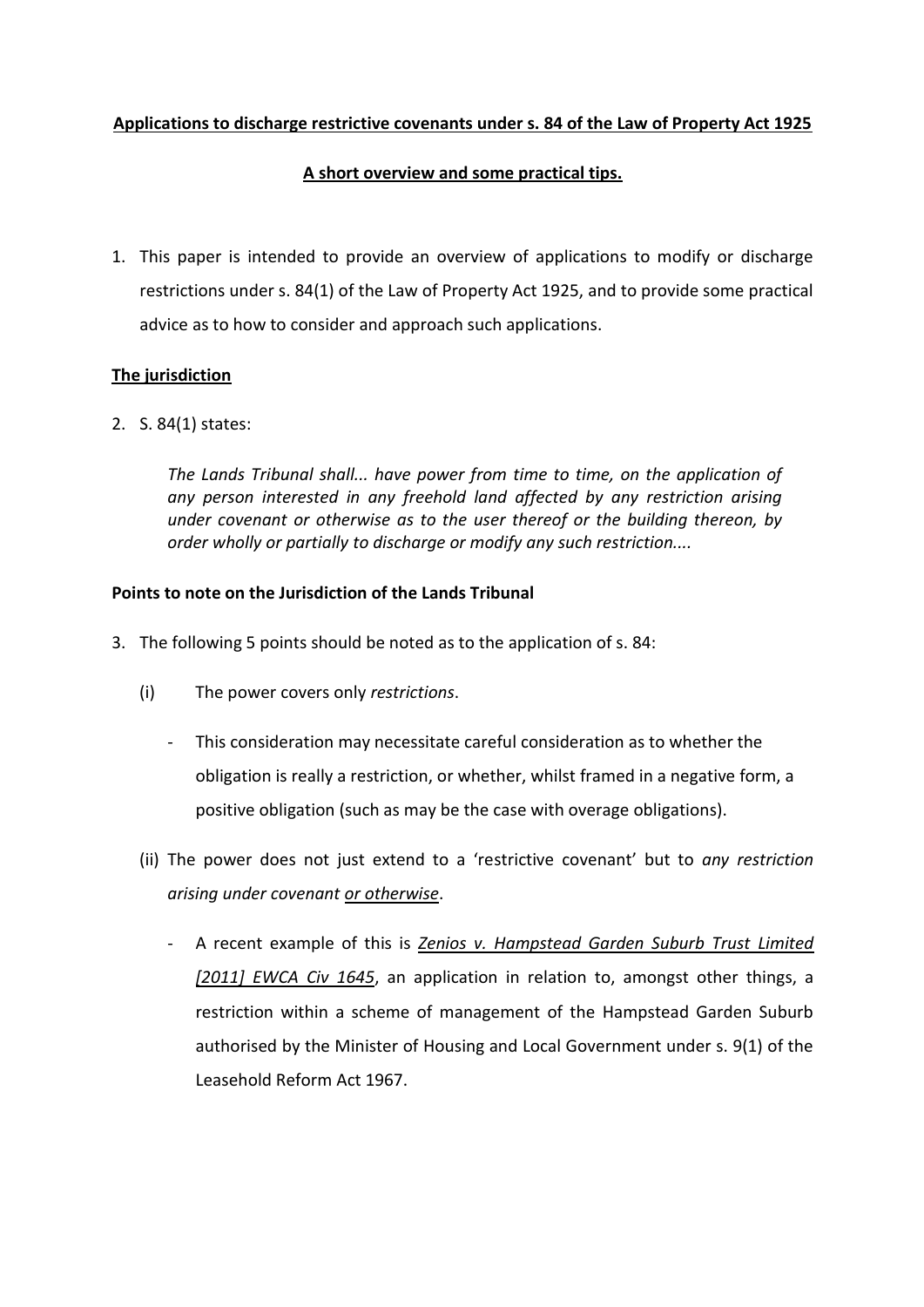- (iii) S. 84(1) applies to *freehold land* but s. 84(12) applies the power *'in like manner'* to '*restrictions affecting leasehold land'* where a lease of the land was granted for more than 40 years, and 25 years have already expired of the term.
- (iv) The power only covers restrictions which affect the *user of Freehold land* or *the building thereon.* So it does not, for example, apply to a restriction on the class of occupants, as in *Westminster City Council v. Duke of Westminster [1991] 4 All ER 136*.
- (v) There are specific exclusions, some of which are important:
	- (i) S. 84(11); royal parks, Crown or Duchy of Lancaster land, restrictions for the purposes of the armed forces or civil aviation.
	- (ii) S. 84(7): *"where the restriction was imposed on the occasion of a disposition made gratuitously or for a nominal consideration for public purposes".*
	- (iii) Most importantly, s. 106A(10) dis-applies s. 84 in respect of planning obligations – i.e. obligations imposed by 's. 106 Agreements'.

#### **Powers of the Lands Tribunal**

- 4. Where the restriction in question falls within the scope of s. 84(1), and one or more grounds are made out (as to which see below), it then has power to discharge or modify the covenant. In doing so it:
	- (i) may award compensation:
		- (a) To make up for the loss or disadvantage to the person with the benefit which they suffer as a consequence of the modification; or
		- (b) To make up for the effect that the restriction originally had in reducing the consideration received for the land originally.
	- (ii) may (if acceptable to the applicant) add such further provisions restricting the user of or the building on land as may be reasonable in view of the relaxation of the original restriction. The Tribunal cannot impose a new restriction, but can refuse to modify or discharge an existing restriction without it.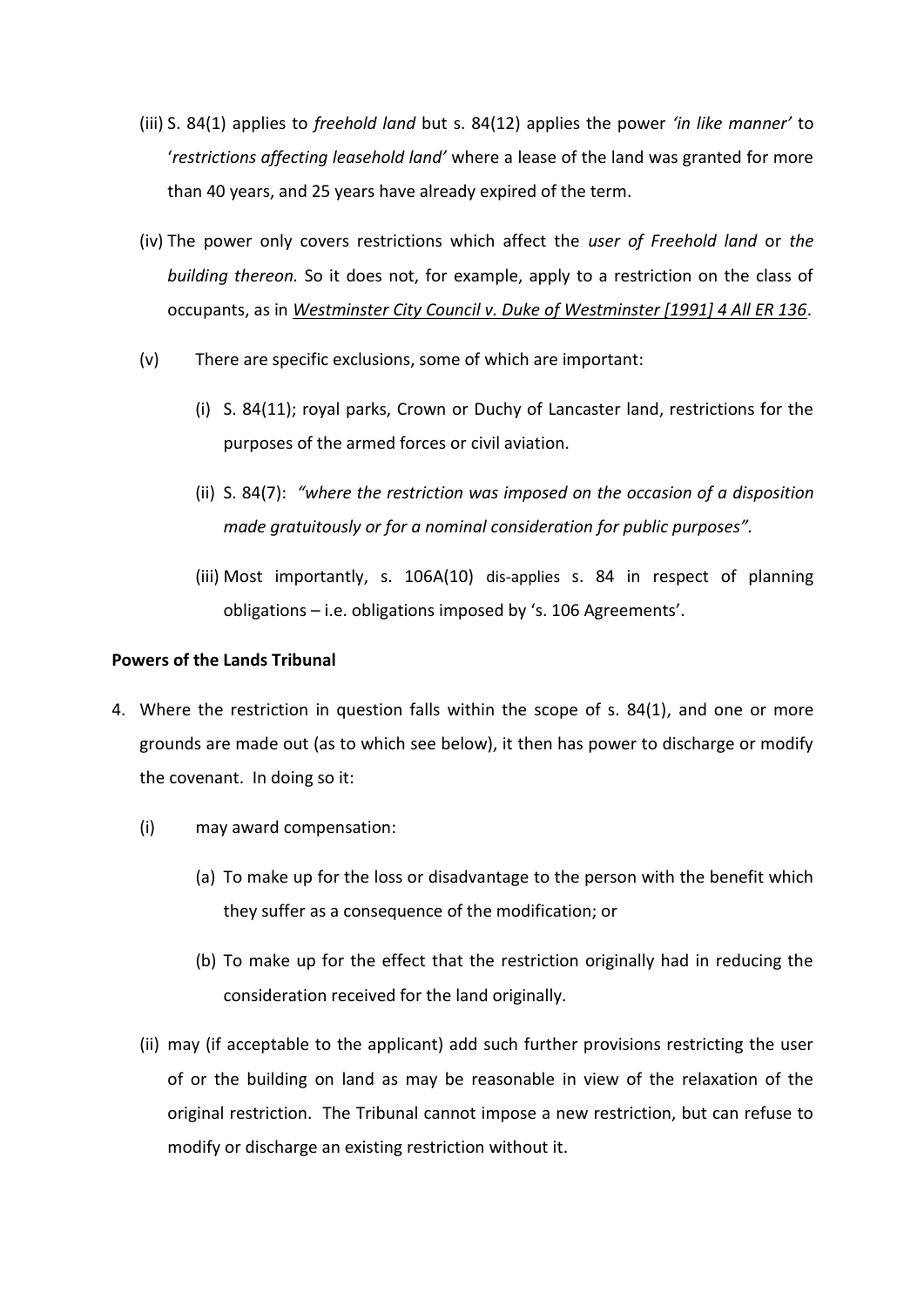- 5. It should be stressed that the power to modify the restriction is discretionary. Even where one or more of the grounds is made out, the Lands Tribunal still has to consider whether to exercise its power. This can be a serious consideration (see, for example, *George Wimpey Bristol Ltd v. Gloucstershire Housing Association Ltd [2011] UKUT 91 (LC)).*
- 6. If the tribunal does make an order, it is effective against all persons who would otherwise have the benefit of the covenant (s. 84(5)).

# **The Application**

7. An application is made to the Upper Tribunal (Lands Chamber), the statutory successor to the Lands Tribunal, under the Tribunals, Courts and Enforcement Act 2007) ("the Lands Tribunal"). The Lands Tribunal is governed by the Tribunal Procedure (Upper Tribunal) (Lands Chamber) Rules 2010<sup>1</sup>, supplemented by a practice direction.

## *The Applicants*

- 8. An application can be made by any *person interested* in the freehold or leasehold land, thus including option holders, mortgagees, and persons holding the benefit of a conditional agreement to purchase the land.
- 9. An application may be provoked by enforcement proceedings. By s. 84(9), where any proceedings are taken to enforce a restrictive covenant, any person against whom those proceedings are taken, may apply for an order staying enforcement and giving leave to apply to the Lands Tribunal under s. 84. If such an application is made to the court 'sufficiently promptly<sup>'2</sup> the 'normal' order will be a stay to allow the application to the Lands Tribunal.

#### *The Application*

10. There are detailed provisions within the rules of procedure governing the Lands Tribunal<sup>3</sup> ("the Rules") as to what the application must include (Rule 32), which include

 $1$  SI 2010/2060

<sup>2</sup> After a review of the authorities, in *Luckies v. Simons [2003] 2 P&CR* HHJ Rich QC concluded that 4 ½ months delay was "near the limits", but no prejudice other than costs had arisen from it.

 $3$  The Tribunal Procedure (Upper Tribunal)(Lands Chamber) Rules 2010, s. 31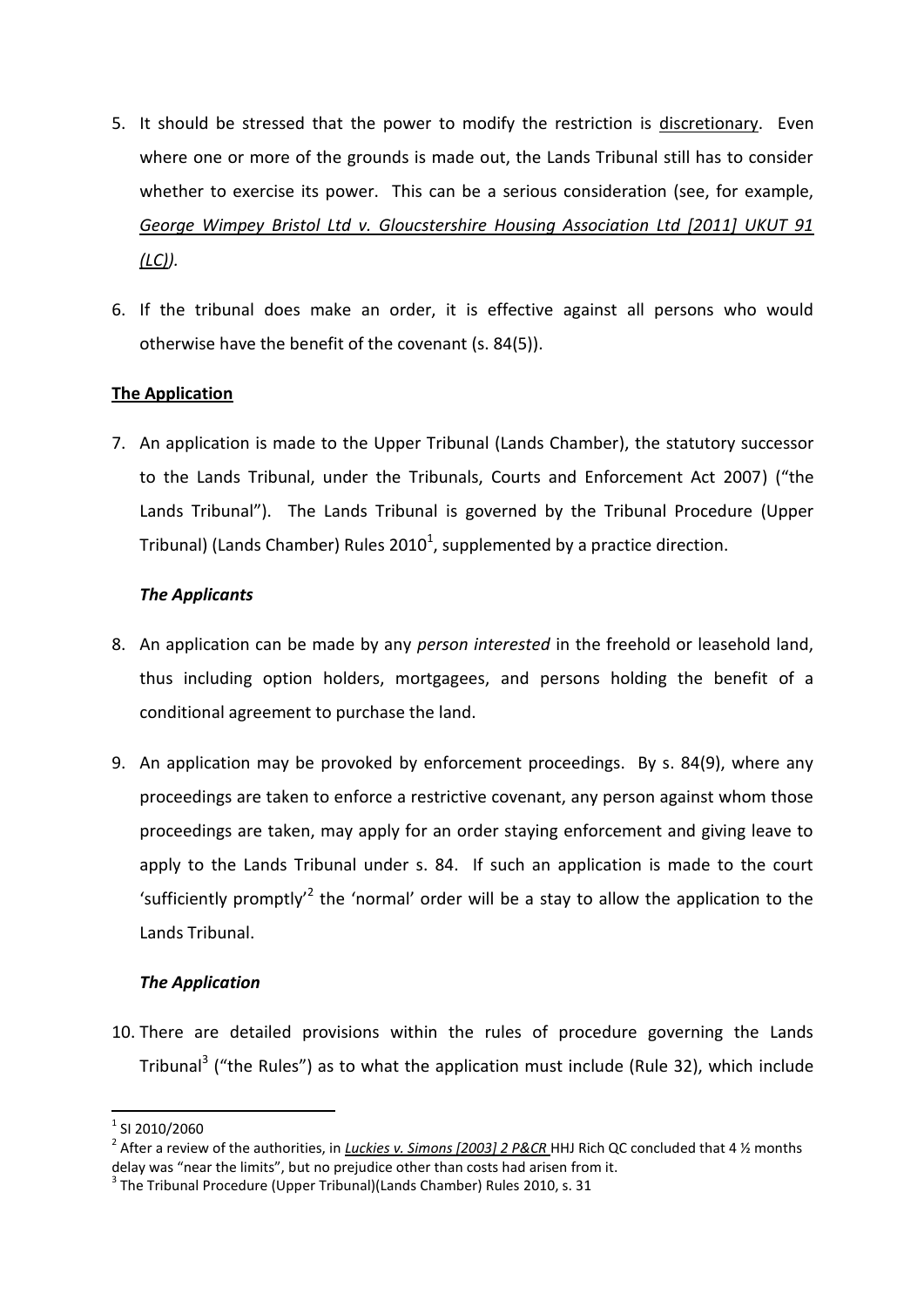the address or description of the land which, and the identity of any person (if known) who, the applicant believes *may* have the benefit of the covenant.

#### **The Objectors**

- 11. The following classes of persons are usually entitled to oppose the application:
	- (i) Those with the benefit of the restriction as original covenantee, or persons with the benefit by virtue of annexation, assignment, or under a building scheme;
	- (ii) Persons claiming through them (eg tenants, mortgagees, option holders);
	- (iii) Persons who remain entitled to grant or withhold consent under the provisions of the restriction;
	- (iv) Persons who otherwise have the right to enforce the provision by statute (eg the National Trust<sup>4</sup>, a local authority, Hampsted Garden Suburb Trust Ltd).
- 12. Once the application is made the Tribunal will give directions (which may include advertising) to give appropriate notice to those who may have the benefit of the covenant (Rule 33).
- 13. Unlike most of the elements of a s. 84(1) application, the burden of showing that an objector is entitled to the benefit of the restriction falls upon the objector:
	- 13.1. The rules provide (Rule 35) a mechanism for the Applicant to state that he does not accept that the objector has standing; for the objector to provide evidence of their entitlement within 14 days; for the Applicant to decide whether to maintain its objection in the face of the evidence; for the objector to be heard by the tribunal, and for the tribunal to determine whether the objector has standing.
	- 13.2. If the objection is not admitted, the objector can apply within 14 days to the High Court under s. 84(2) for a declaration as to who is entitled to enforce. The Lands Tribunal must then stay the s. 84(1) application and then re-determine the objector's standing following the court's decision.

**<sup>.</sup>** 4 See S. 8 of the National Trust Act 1937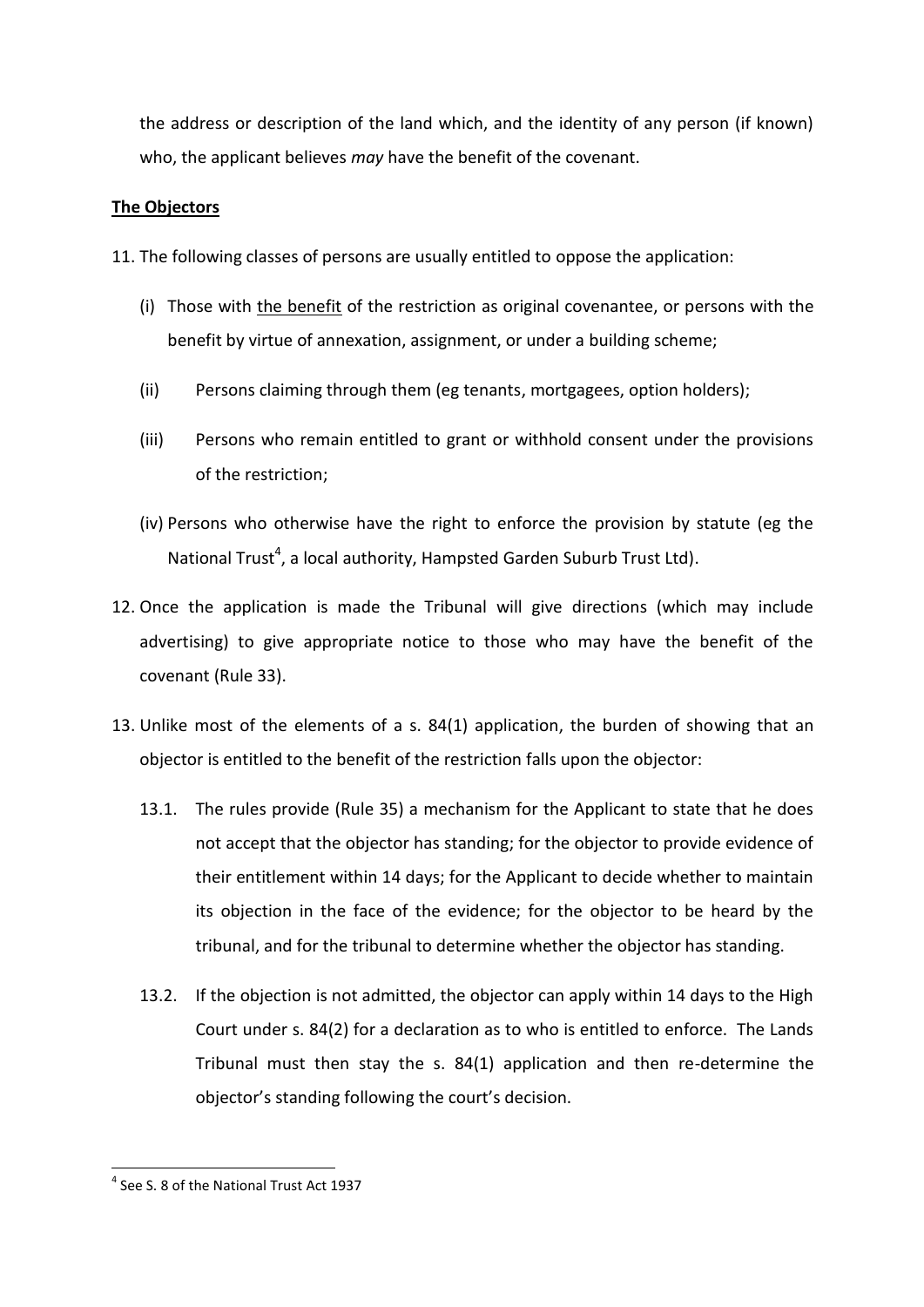# **The Grounds for seeking discharge/modification**

- 14. There are four potential grounds upon which the Lands Tribunal can discharge a covenant:
	- (1) The covenant is obsolete (Ground (a))
	- (2) There is agreement to the discharge or modification between all those with the benefit of the restriction (Ground (b))
	- (3) The restriction restricts a reasonable use of the land and confers no practical benefit of substantial value or advantage on the persons entitled to the benefit of it(or is contrary to the public interest) and the loss of the covenant can be compensated in money (Ground (aa))
	- (4) No injury will be caused to those entitled to the benefit of the covenant by reason of its discharge or modification (Ground (c)).

# **Ground (a) Obsolescence**

**.** 

15. The full wording of ground (a) is as follows:

*that by reason of changes in the character of the property or the neighbourhood or other circumstances of the case which the Lands Tribunal may deem material, the restriction ought to be deemed obsolete.* 

- 16. *Changes in the character of the property* may, for example, include use of the property in breach of the relevant restriction for many years.
- 17. As regards *changes in the character of the neighbourhood or other circumstances* the test is the same, whether the consideration is of covenants imposed to preserve the character of an estate, or for the benefit of a particular property: *"... the question that requires to be answered is whether the purpose for which the restrictions were imposed can no longer be served"*(per Francis FRCIS in *Re Shaw's Application (12.2.09)<sup>5</sup>* )

<sup>5</sup> Considering *Re Truman, Hanbury Buxton & Co Ltd's Application [1956]1 QB 261*, in which the Court of Appeal expressed the test in similar terms in a 'preservation of the character of the estate' case.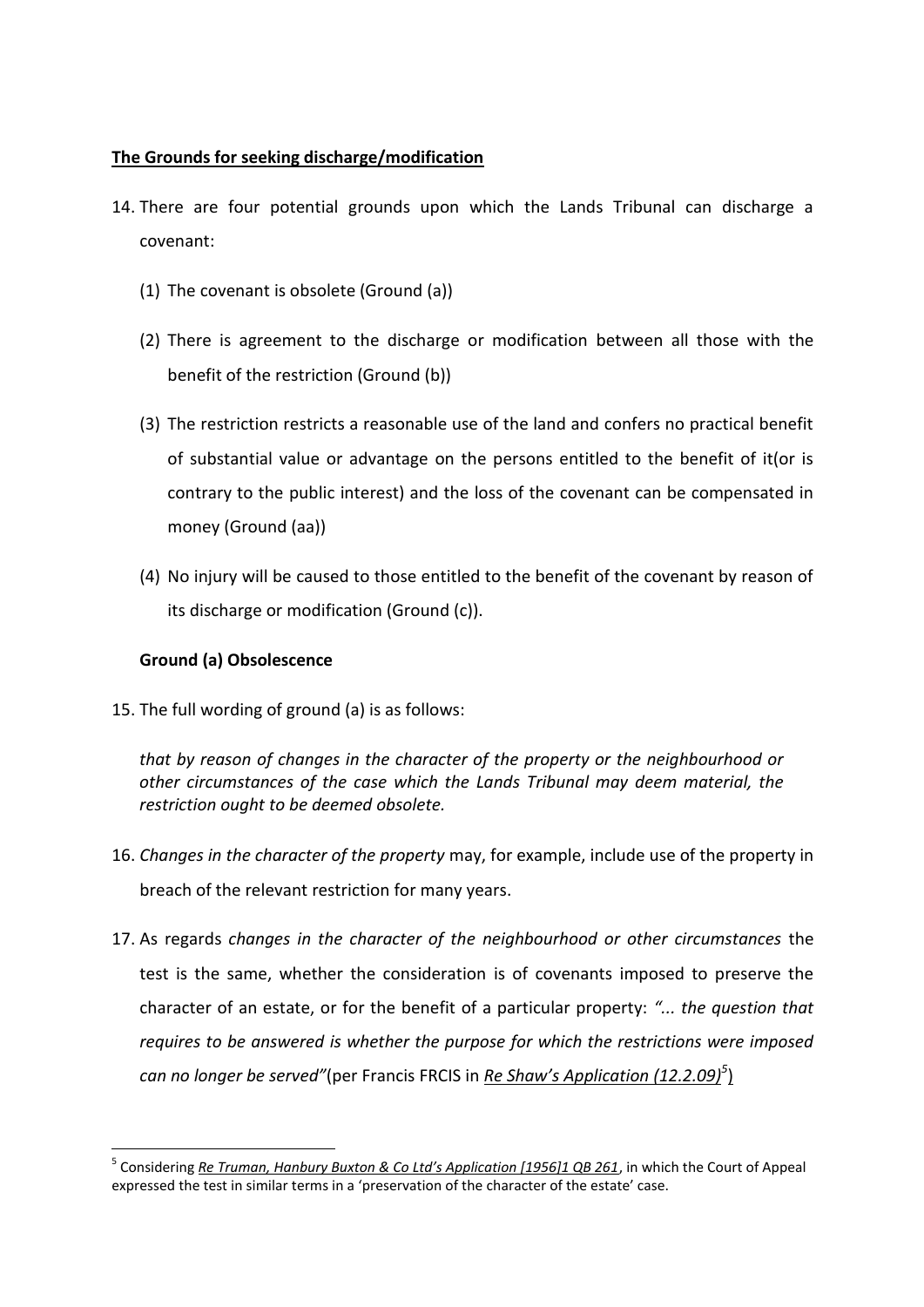- 18. Ultimately evidence will have to be directed at (i) the purpose of the original covenant and (ii) the changes that have occurred which demonstrate that the purpose can no longer be fulfilled or furthered by the restriction. When considering reliance upon Ground (a), it is necessary to consider conveyancing documentation and other relevant documents from which that purpose can be discerned.
- 19. The difficulty in establishing Ground (a) in a *'character of the neighbourhood'* case is neatly illustrated by the comments of P R Francis FRICS, in *Re Shaw's Application* 
	- *(12.2.09)*:

*"The purpose of the restrictions is, in my judgement, clear. They were imposed to protect 207 from development that might adversely affect it. They do that by restricting development of the burdened land to a single dwellinghouse with the usual out offices and garages, and limiting its location on the site and the location of any roadway or drive. That this purpose can still be served is obvious when one asks the question, is there development of the burdened land that could adversely affect 307? Clearly, to take examples, a four storey block of flats or a hotel or some industrial use, could well have an adverse effect. But so also, I think, could intensification of residential development on the burdened land, and despite the fact that the rear of the benefited land is quite well screened by the mature line of conifers along the boundary separating the rear gardens of 207 and 309, protection from the loss of privacy and spaciousness that in my view could reasonably be expected to have formed part of the reason for the imposition of the restrictions would be severely compromised"*

20. Even in cases where the Lands Tribunal has held that the character of the neighbourhood has changed, reliance upon ground (a) still usually fails. However, in many of the cases where ground (a) has not been established, the application has nevertheless succeeded under ground (aa).

#### **Grounds (aa) and (c)**

- 21. These grounds are usually relied upon in the alternative (often also in the alternative to ground (a)).
- 22. Ground (c) is as follows:

*That the proposed discharge or modification will not injure the persons entitled to the benefit of the restriction.*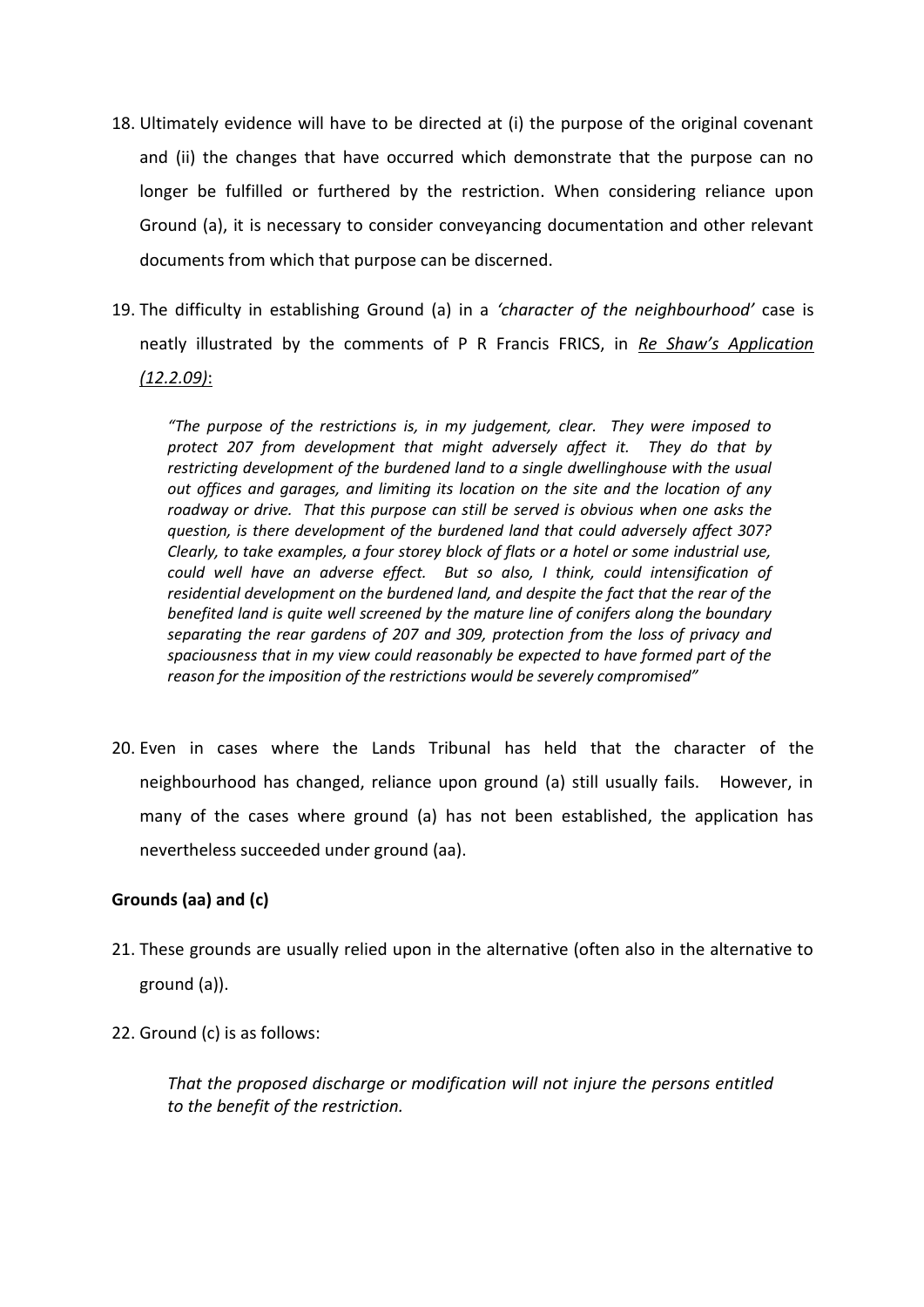- 23. Ground (c) usually comes into play in relation to frivolous objections. It has the advantage that, if it is made out, then no compensation will normally arise.
- 24. Ground (aa) states:

*That (in a case falling within subsection (1A) below) the continued existence thereof would impede some reasonable user of the land for public or private purposes or, as the case may be, would unless modified, so impede such user* 

25. Subsection (1A) then provides:

*Subsection (1)(aa) above authorises the discharge or modification of a restriction by reference to its impeding some reasonable user of land in any case in which the Lands Tribunal is satisfied that the restriction, in impeding that user, either:* 

- *(a) does not secure to persons entitled to the benefit of it any practical benefits of substantial value or advantage to them; or*
- *(b) is contrary to the public interest*

*and that money will be an adequate compensation for the loss or disadvantage (if any) which any such person will suffer from the discharge or modification.* 

26. The policy which ground (aa) seeks to further was discussed by Carnwarth LJ in *Shephard* 

*v. Turner [2006] 2 P&CR 28* at 16-17:

*"The general purpose is to facilitate the development and use of land in the public interest, having regard to the development plan and the pattern of planning permissions in the area. The section seeks to provide a fair balance between the needs of development in the area, public and private, and the protection of private contractual rights. "Reasonable user" in this context seems to me to refer naturally to a long term use of land, rather than the process of transition to such a use. The primary consideration, therefore, is the value of the covenant in providing protection from the effects of the ultimate use, rather than from the short-term disturbance which is inherent in any ordinary construction project. There may, however, be something in the form of the particular covenant, or in the facts of the particular case, which justifies giving special weight to this factor."*

27. In *Re Bass Ltd's Application (1973) 26 P&CR 156* the considerations which arise under

Ground (aa) were framed as 7 questions, which are cited in almost every case:

(1) Is the proposed user reasonable?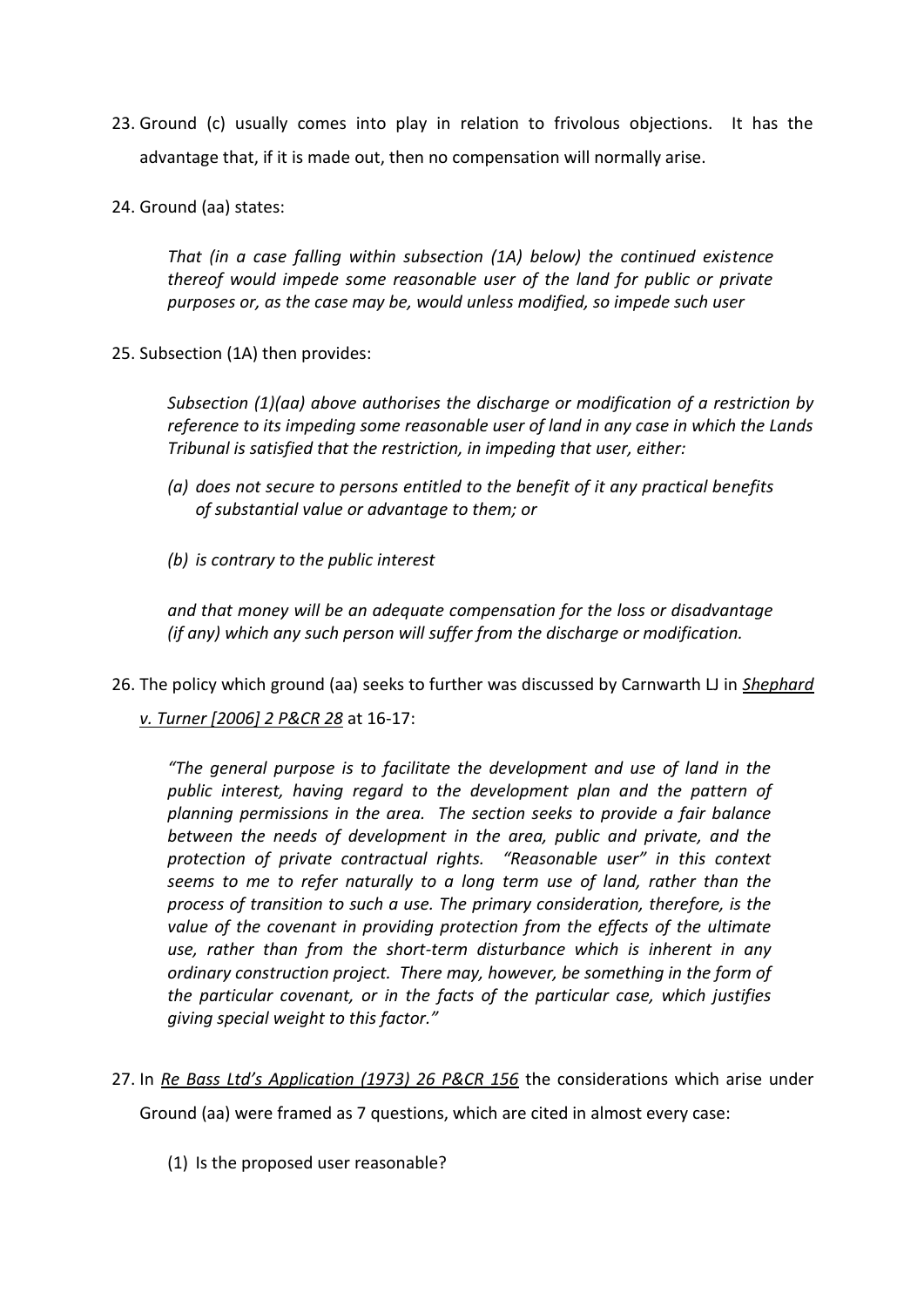- (2) Do the covenants impede that user?
- (3) Does impeding the proposed use secure to the objectors practical benefits?
- (4) If so, are those benefits of substantial value or advantage?
- (5) Is impeding the proposed user contrary to the public interest?
- (6) If the answer to (4) is 'no', would money be an adequate compensation?
- (7) If the answer (5) is 'yes', would money be an adequate compensation?

28. In considering these 7 questions, the following practical points should be noted:

- (i) Questions 1 to 3 show that the Lands Tribunal does not consider applications under (aa) in isolation. There must be a sufficiently detailed, worked up development proposal for the tribunal to consider.
- (ii) In considering the "reasonableness" of the proposed user the Lands Tribunal is specifically directed (s. 84(1B)) to take into account the development plan and any declared or ascertainable pattern for the grant or refusal of planning permissions in the relevant areas. The applicant must generally show he already has planning permission for the development, or (which may be difficult) that he is sufficiently likely to obtain it - an attempt at the latter failed in *Re Davies' Application (13.8.08)*<sup>6</sup>.
- (iii) The grant of planning permission strongly supports a finding that the proposed user is "reasonable" but is not strictly determinative.
- (iv) Any attempt to establish ground (aa) is likely to require expert valuation and expert amenity evidence to assess the impact of the proposed user/development.
- (v) The *public interest* limb is rarely successfully invoked. It is not made out, as is sometimes assumed, simply by the existence of planning permission<sup>7</sup>.

<sup>6</sup> And other reasons. The Lands Tribunal reference is LP/65/2009

<sup>7</sup> An example of successful reliance on public interest occurred in *Re Lloyds and Lloyd's Application (1993) 66 P&CR 112* where the application was to permit a community care home for psychiatric patient of which there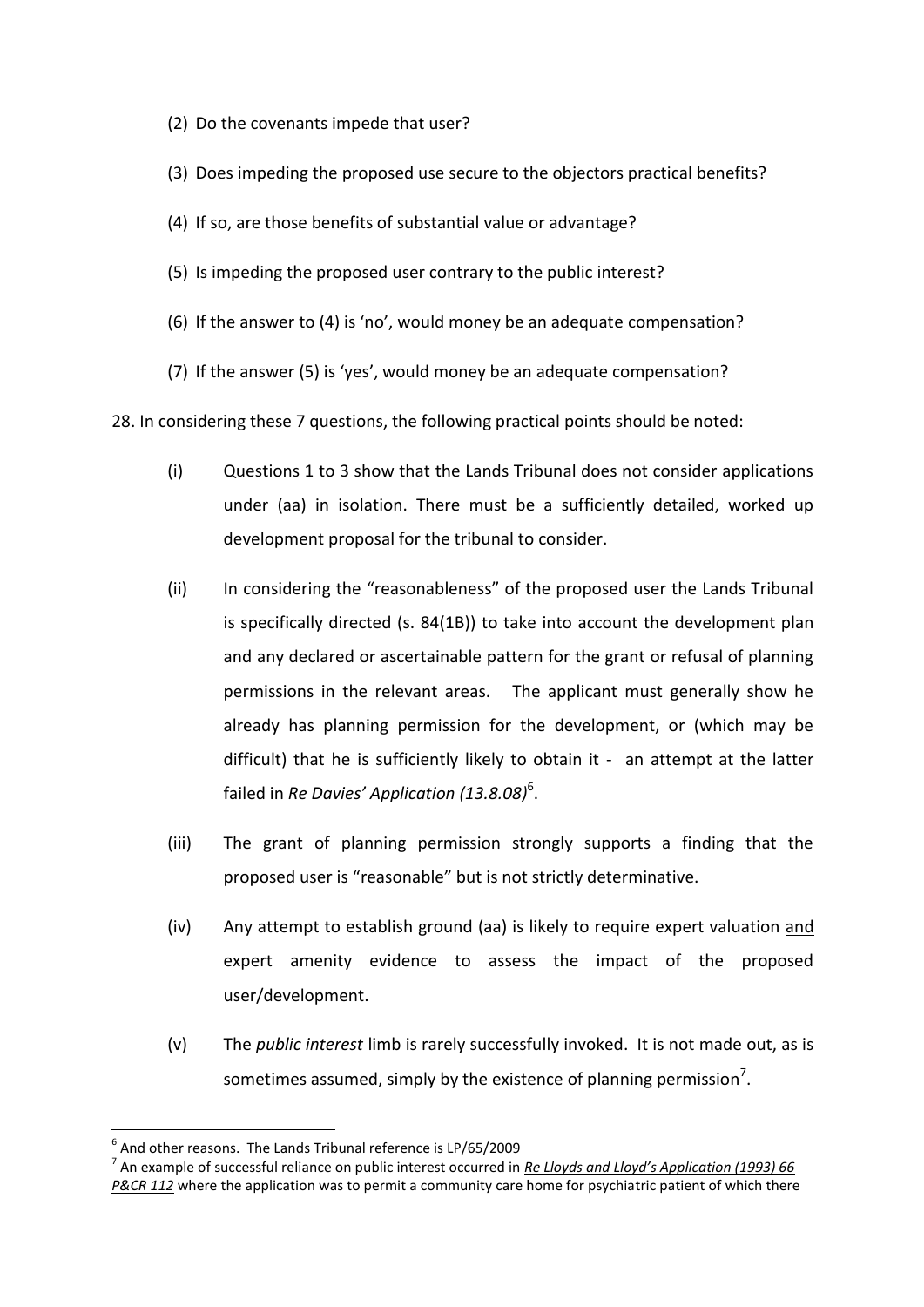- (vi) *Practical benefits* include view, light, spaciousness, quiet, upholding the ethos of an estate etc. They do not include the benefit of being able to secure a 'ransom' for the release of the right.
- (vii) *Practical benefits* can include the disruption of building works themselves. In the absence of special facts, the prevention of disruption during the building works is not considered to be of substantial value or advantage (*Shephard v. Turner [2006] 2 P&CR 28*). However, in an extreme case it may prevent a Ground (aa) claim succeeding (as occurred recently in *Re Perkins' Application [2011] UKUT 219 (LC)<sup>8</sup>* ) and this aspect cannot be overlooked.
- (viii) If a substantially similar property could be built without breaching the covenants, the Lands Tribunal may conclude that the covenants are not securing a *practical benefit of substantial value or advantage*. However, demonstrating a "worst case scenario" which does not breach the covenant is not enough. The degree of value and advantage secured by avoiding this scheme, despite the threat of another development depends upon "*the degree of probability of such other development being carried out and how bad, in comparison to the appellant's scheme, the effects of that development*  would be" (per George Bartlett QC(President) in *Re Fairclough Homes Ltd*<sup>9</sup>).
- (ix) There is no 'tariff', in terms of monetary value, by which the question of *substantial value or advantage* is to be measured. Each case is one of fact and degree, and a practical benefit of substantial advantage may be found without there being a discernable effect on value (as where the integrity of a scheme of covenants would be compromised: eg *Re Hunt's Application (1996) 73 P&CR 126).*
- (x) If the person holding the benefit of the covenant is doing so as *"custodian of the public interest"* the requirement that money be an 'adequate

 $\overline{a}$ 

was pressing need. The public interest is also being invoked in *Thames Valley Holdings Ltd v. National Trust [2011] UKUT 325* – the application by NT to strike out the s 84 application as an abuse.

Where the road to the site was such that the Tribunal foresaw "the potential for utter chaos to reign over a period of many months"

<sup>9</sup> A passage cited by the Court of Appeal in *Shepard v. Turner [2006] EWCA Civ 8*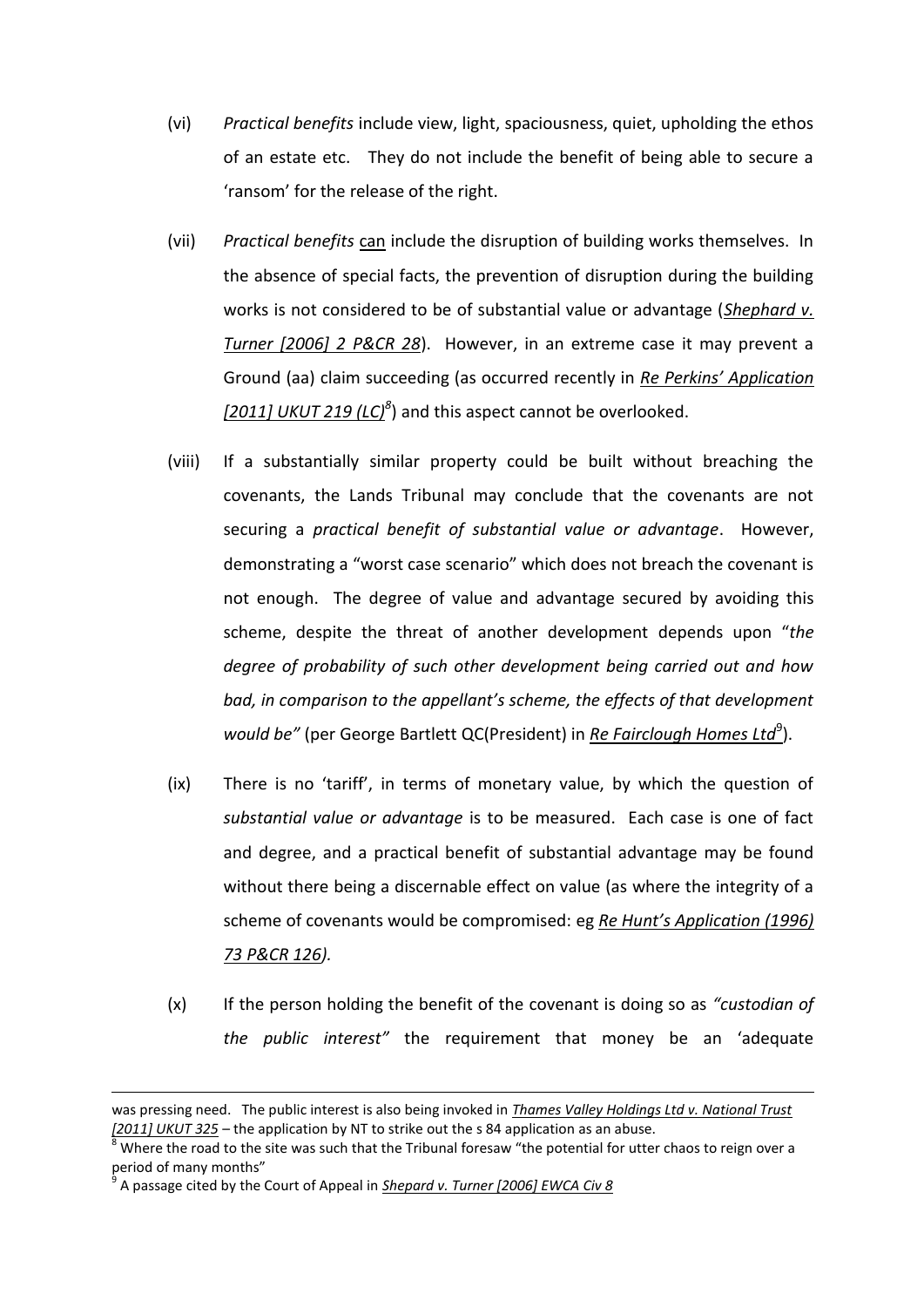compensation' will rarely be made out: *Re Zenios's Application [2011] EWCA*  Civ 1645 (Hampsted Garden Suburb Trust Ltd)<sup>10</sup>.

# **Ground (b)**

**.** 

29. Ground (b) states:

*That the persons of full age and capacity for the time being or from time to time entitled to the benefit of the restriction... have agreed, either expressly or by implication, by their acts or omissions, to the same being discharged or modified.*

- 30. If everyone with the benefit of the covenant can be identified, and consents, a deed of release or variation of the covenant will be the easiest and cheapest means of solution.
- 31. However, ground (b) is useful where there is agreement from some holders of the benefit and silence from the others, or the number of potential beneficiaries is not wholly certain, since an order under s. 84 will bind everyone.
- 32. It can also be pleaded as an alternative to the main grounds. Since 'consent' may be inferred from the lack of any response to the notice of application or its advertisement if the notice is sufficiently clear as to what is being proposed, and no-one continues to dissent, the application may go through without hearing under this ground (although the tribunal still retains its discretion).

<sup>10</sup> NB this point is currently being argued in the *Thames Valley Holdings Ltd v. National Trust* litigation. The application under ground (aa) was not struck out on the basis of NT's argument that money cannot compensate the loss of a benefit to the public. Thames Valley wish to argue that NT can be compensated by money which can be applied in other areas to the furtherance of their statutory purposes.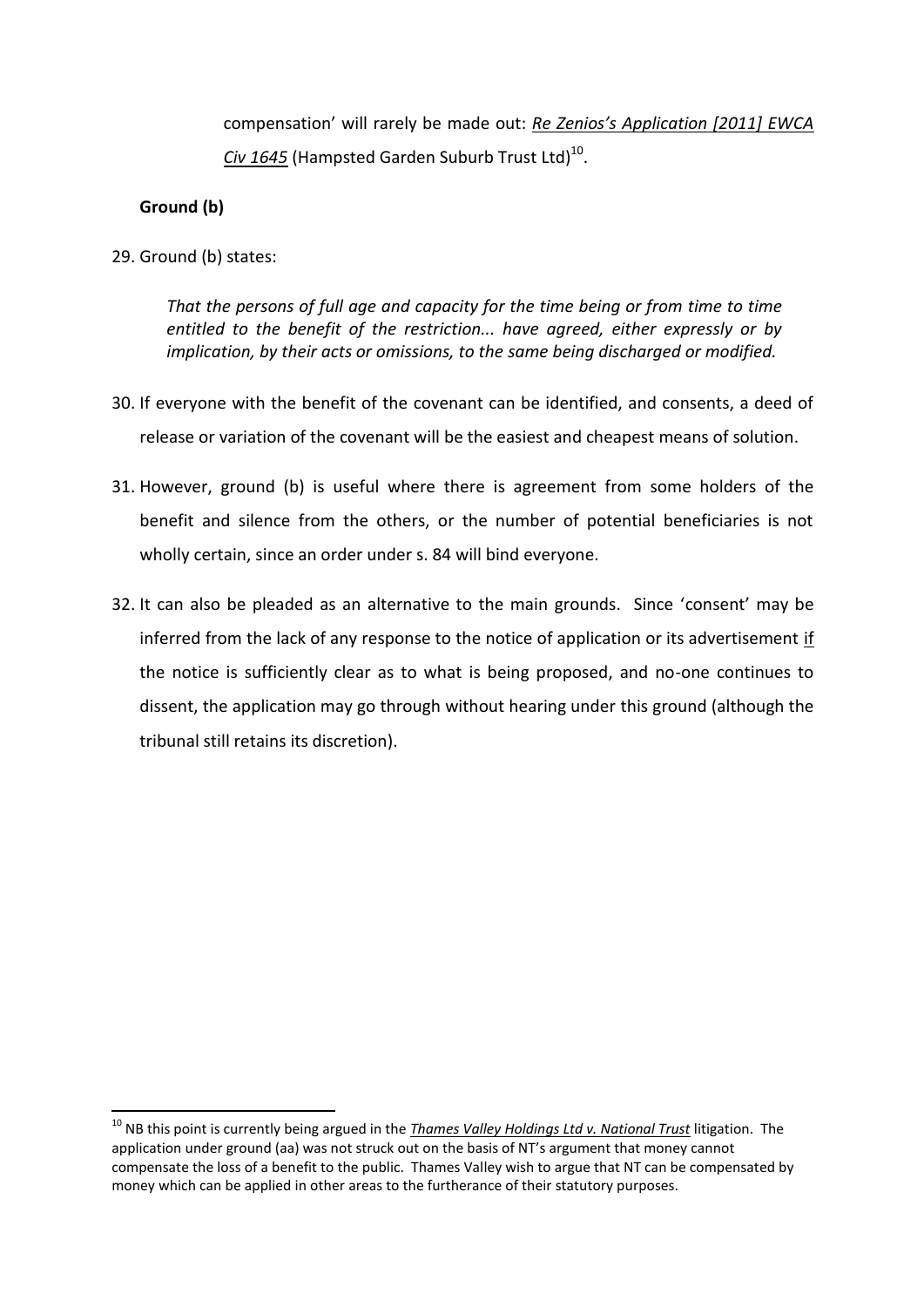#### **Compensation**

- 33. If any application succeeds, compensation may arise under one or other of the following heads:
	- (i) A sum to make up for any loss or disadvantage suffered by that person in consequence of the discharge or modification;
	- (ii) A sum to make up for the effect which the restriction had, at the time when it was imposed, in reducing the consideration then received for the land affected by it.
- 34. The sums awarded under limb (i) are generally modest, since:
	- (1) If grounds (a) or (c) are made out, compensation cannot arise.
	- (2) If ground (aa) is made out (other than under the 'public interest' limb) compensation will necessarily be small, since otherwise the practical benefit or advantage, the loss of which is being compensated for, will have been 'substantial.

However, substantial compensation can theoretically arise where ground (b), or the 'public interest' limb of ground (aa) is made out.

- 35. Substantial compensation can also theoretically arise under limb (ii) to reflect the original reduction in price. However, it can be extremely difficult for the objector to prove the discount that resulted, or even the price originally paid. Further, no allowance is made for inflation. It is therefore only likely to arise in relation to relatively modern covenants.
- 36. Compensation *to make up for loss or disadvantage* is measured by reference to the loss of amenity (a matter of expert evidence). The principal element of the award is likely to be a diminution in value of the objector's property, however, modest awards are also made for other losses of amenity not significantly affecting the value of the property.
- 37. Objectors often expect compensation on the basis of a substantial negotiated release fee (as is often the basis of awards for damages in lieu of injunctive relief). This is a misconception. In *Winter v. Traditional & Contemporary Contracts Ltd [2007] EWCA Civ*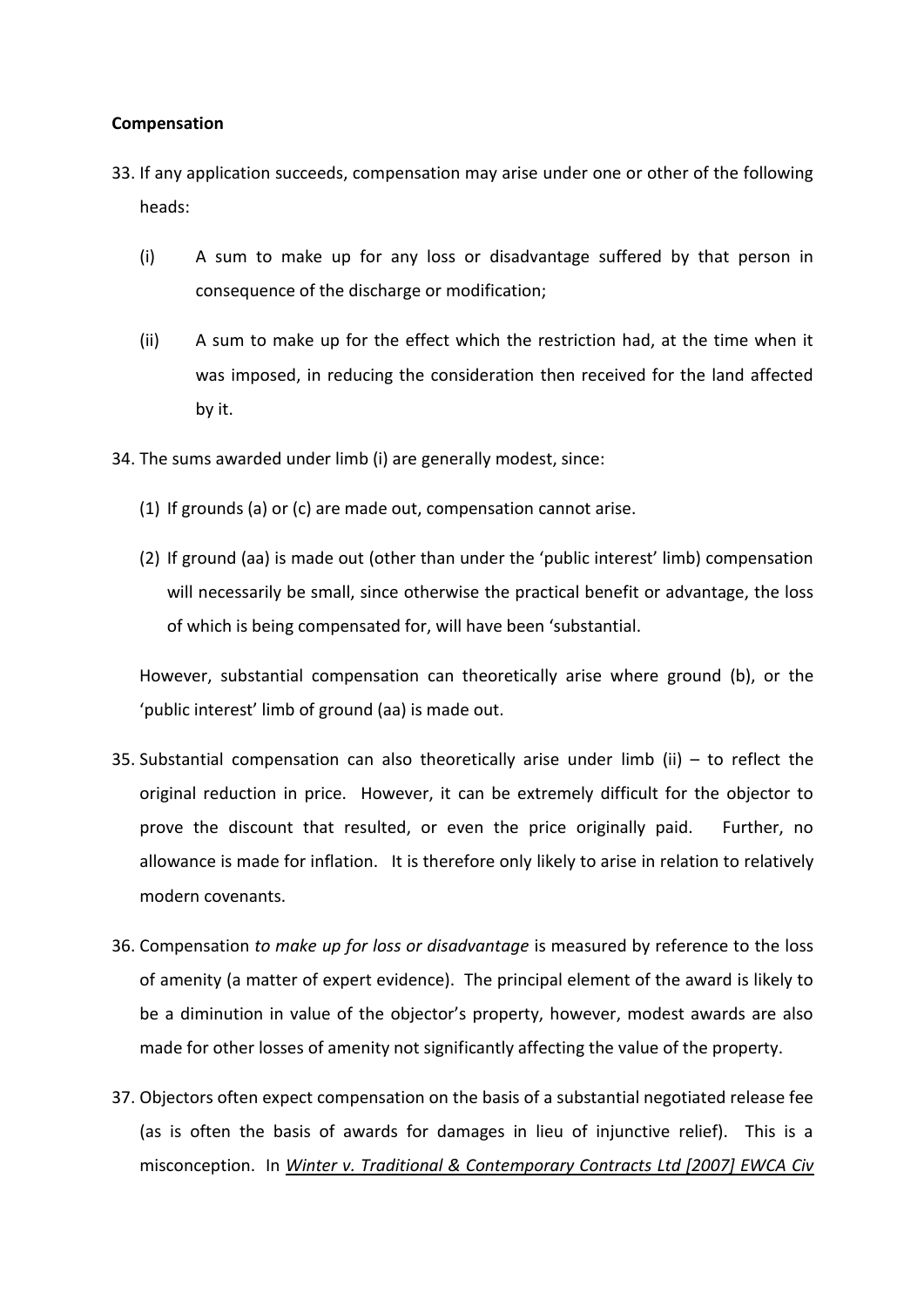*1088* the Court of Appeal gave important guidance as to the approach to compensation under s. 84. The Court of Appeal affirmed that compensation was for the diminution in value and enjoyment of the property, not the loss of bargaining power. There is no hard and fast rule as to how that loss is to be assessed. The 'negotiated' share rule is "a permissible tool for the tribunal" but the compensation must still bear a relationship to the loss being suffered. If such an approach were taken in order to assess the value of the loss suffered, and a percentage share of the benefit released is considered relevant *"it is likely to be at or around the Wrotham Park (5%) end of the scale".* 

38. Compensation can be awarded for the temporary inconvenience of the building works, if these would otherwise have been avoided (*Re Gaffney's Application (1974) 35 P&CR 44*) 11 .

# **Costs**

**.** 

39. The issue of costs in s. 84 applications requires careful consideration at an early stage, since the approach to costs differs from the normal rules of litigation. The new Practice Direction for the Lands Tribunal sets out the key principles:

#### *12.5 Applications under s. 84 of the Law of Property Act 1925*

- *1) On an application to discharge or modify a restrictive covenant affecting land, the following principles will be applied in respect of the exercise of the Tribunal's discretion regarding liability for costs:*
- *2) Where an applicant successfully challenges an objector's entitlement to object to an application, the objector is normally ordered to pay the applicant's costs incurred in dealing with that challenge, but only those costs. Where an applicant unsuccessfully challenges and objector's entitlement to object to an application, the applicant is normally ordered to pay the objector's costs incurred in dealing with that challenge.*
- *3) With regard to the costs of the substantive proceedings, because the applicant is seeking to remove or diminish particular property rights that the objector has, unless they have acted unreasonably, unsuccessful objectors to an application will not normally be ordered to pay any of the applicant's costs. And successful objectors will usually be awarded their costs unless they have acted unreasonably.*

 $11$  Francis on Restrictive Covenants and Freehold Land suggests a 'realistic ceiling' of £5,000 for such claims on the basis of the comment in *Gaffney* that the sum of £500 (in 1974) was generous.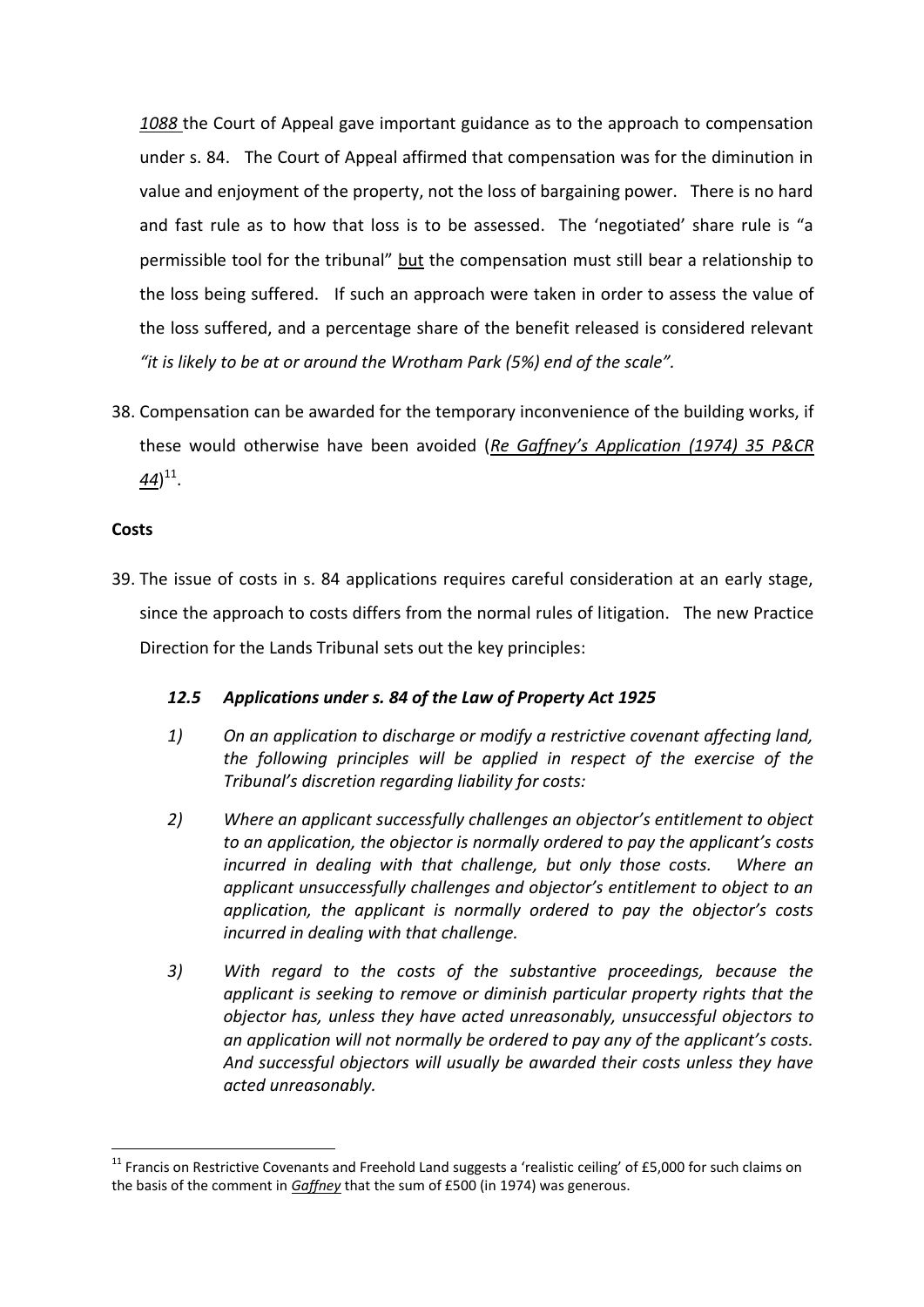- 40. Even if the application is successful overall, where time is taken up on individual grounds which fail, the costs order can reflect this.
- 41. The tribunal can consider, in exercising its discretion, Calderbank offers made by the parties. There is a special procedure for making such offers, which must be sent to the tribunal in a sealed envelope enclosed with an explanatory letter, and opened by the tribunal after the trial (practice direction §12.7)
- 42. Unreasonable refusals to consider ADR can also be taken into account on costs (practice direction §2.2).
- 43. The wider behaviour of the parties may also be taken into account. In the recent case of *Re Sheikh's Application [2011] UKHT 141 (LC)* the Lands Tribunal ordered the objector to pay 50% of the applicant's costs on the basis of 'the objector's lack of good faith' and 'attempts to mislead the tribunal'<sup>12</sup>.

# **Tactical points and tips**

**.** 

#### *(i) Consider the options other than s. 84*

- 44. Where a developer is concerned about the presence of a covenant on his title, he may have options outside s.84 which it is important to consider:
	- 44.1. Insurance may be available in respect of the risk of enforcement of the covenant;
	- 44.2. Where the persons with the benefit are limited and obvious, it may be easier and ultimately cheaper to negotiate a release.
	- 44.3. It may be seriously arguable that there is no infringement of the covenant:
		- (i) It may be worth arguing that the covenant is not breached, upon a true interpretation of the restriction;

 $12$  The Tribunal originally ordered the objector to pay 85% of the costs, but reviewed his decision and reduced the percentage having accepted that some (but not all) of his conclusions about being misled were mistaken.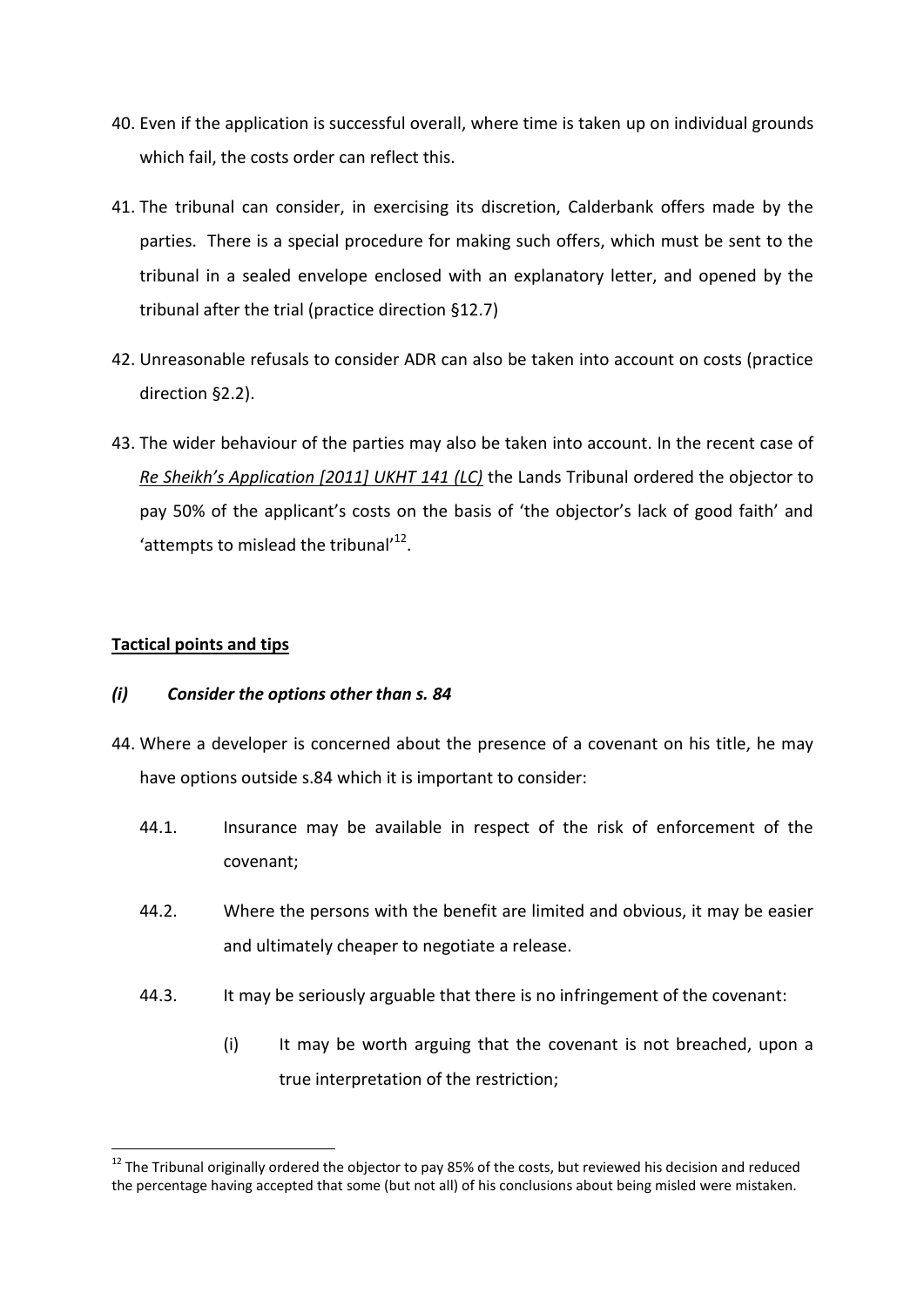- For example the restriction of the use of land to 'a private dwelling house' has been considered:
	- (i) In *Crest Nicholson v. McAllister [2004] EWCA Civ 410* to mean only one dwelling houses: "a" implied singularity and, in the context, meant only one such private dwelling house.
	- (ii) In *Martin v. David Wilson Homes [2004] EWCA Civ 1029* to mean any number of dwelling houses: "a" did not imply singularity, and in the context, the provision described the kind of user and not the number.
- (ii) It may be arguable that the covenant required consent, and there is no-one left to give it. The trend in the recent cases is that death or dissolution of the consenting party causes the restriction, and not merely the release mechanism, to become spent (see *Crest Nicholson (above); Magerison v. Bates [2008] EWHC 1211*).
- (iii) It may be that there remains no-one who has the right to enforce the covenant.
- 44.4. In such cases your client (and his insurers) may elect to take the risk and proceed. This will require careful consideration of the likely outcome if injunctive proceedings result. If damages are awarded in lieu of an injunction, the Land Registry may be prepared to note the fact on the title if all the potential beneficiaries of the restriction are bound by the decision.
- 44.5. Alternatively, it may be advisable to make an application under s. 84(2) for an appropriate declaration. If you succeed you may avoid compensation and (possibly much more valuably) paying costs. S. 84(2) applications are also effective against all persons with the benefit of the covenant, whether parties to the proceedings or not.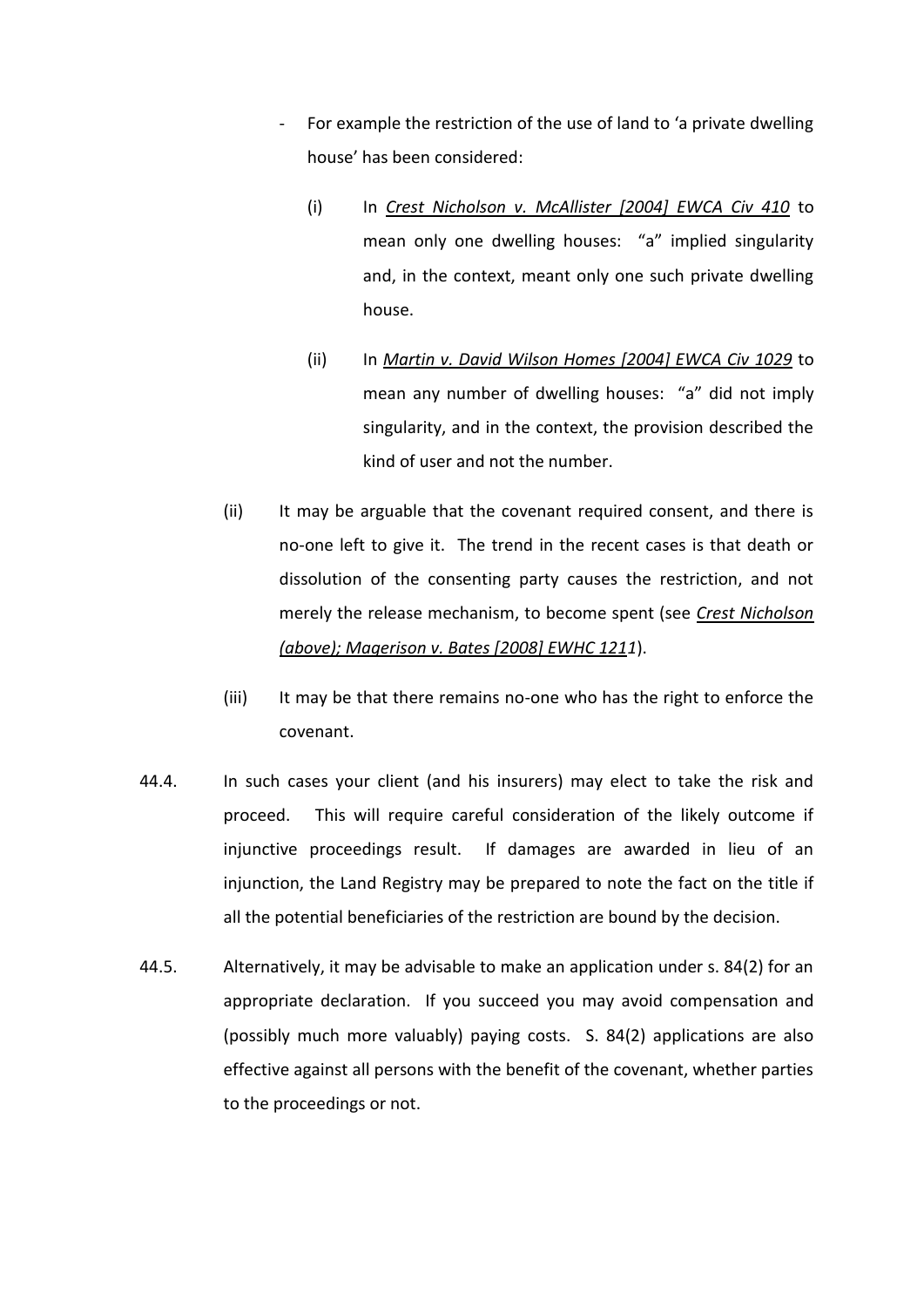44.6. You should consider whether there are other powers that might apply. For example, s. 610 of the Housing Act  $1985^{13}$ . This provision states:

> *(1) ... a person interested in any premises may apply to the county court where—*

> *(a) owing to changes in the character of the neighbourhood in which the premises are situated, they cannot readily be let as a single dwelling-house but could readily be let for occupation if converted into two or more dwelling-houses, or*

> *(b) planning permission has been granted under Part III of [the Town and Country Planning Act 1990] 3 (general planning control) for the use of the premises as converted into two or more separate dwelling-houses instead of as a single dwellinghouse,*

> *and the conversion is prohibited or restricted by the provisions of the lease of the premises, or by a restrictive covenant affecting the premises, or otherwise.*

> *(2) The court may, after giving any person interested an opportunity of being heard, vary the terms of the lease or other instrument imposing the prohibition or restriction, subject to such conditions and upon such terms as the court may think just*

44.7. Although only applicable to the subdivision of dwellings, its terms are much broader than the s. 84 grounds. Guidance was given on the operation of the section in *Lawntown v. Camenzuli [2008] 1 WLR 2656* in which the Court of Appeal made clear that the discretion was broad and, although all relevant factors must be taken into account, the strictures of grounds (a) (aa) and (c) do not apply.

#### *Consider s. 84 early and think about timings and preparation*

- 45. If you proceed down the development route before making a s. 84 application, you may have to change tack in a hurry:
	- (i) Applications to stay enforcement under s. 84(9) must be made promptly, unless you can find an issue upon which to seek a declaration under s. 84(2).

 $^{13}$  If your client is in close contact with a local authority there may also be scope for using s. 237 of the Town & Country Planning Act 1990, and do not forget the Allotments Act 1950, s. 12!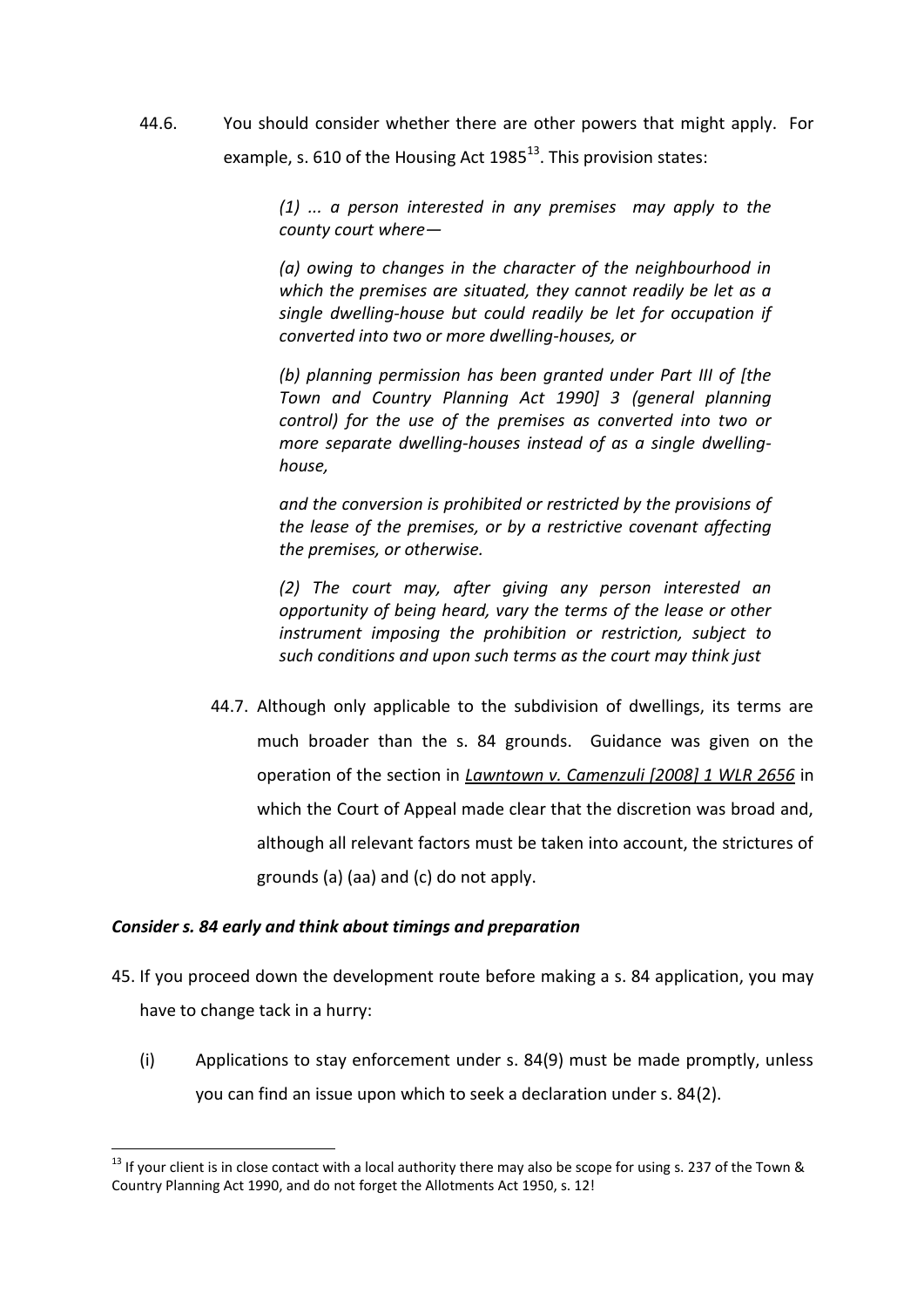- (ii) (even assuming you have the planning permission you need) you may still have to settle and make your application without all the evidence in good order.
- 46. Making the s. 84 application after building works have been stopped by an injunction may very substantially prejudice your chances of success under s. 84 (see *George Wimpey Bristol Ltd v. Gloucstershire Housing Association Ltd [2011] UKUT 91 (LC)* paras 11-13).
- 47. Making the s. 84 application prematurely can affect its prospects:
	- (i) Developers often want to 'clear the title' as a first step to development. Since this course precludes all grounds but Ground (a), this is a bad move;
	- (ii) Wait for planning. Without it you will struggle to establish ground (aa) and if the planning permission requires alterations to the scheme, you may have to amend your application, and possibly re-notify potential objectors;
	- (iii) In restrictions with a 'consent proviso', making an application without first seeking consent may prevent you from establishing that that the restriction in question prevents the reasonable user.

# *Weigh the costs/benefits of the application carefully*

- 48. To assess the costs/benefits of a s. 84 application, you will have to consider:
	- (i) The true chances of success
		- consider each element of each ground individually;
		- consider carefully the nature of the objector: a Ground (aa) application against a 'custodian of the public interest' is likely to fail.
		- consider carefully the likely nature and extent of the potential objections. Note *Gilbert v. Spoor [1983] 1 Ch 27* - *"development would interfere with a resplendent landscape view visible from land in the immediate vicinity of the objectors' properties, though not from any of the properties themselves".* Although note that in *Shephard v. Turner [2006] 2 P&CR 28 Carnwath LJ* suggested (para 41) that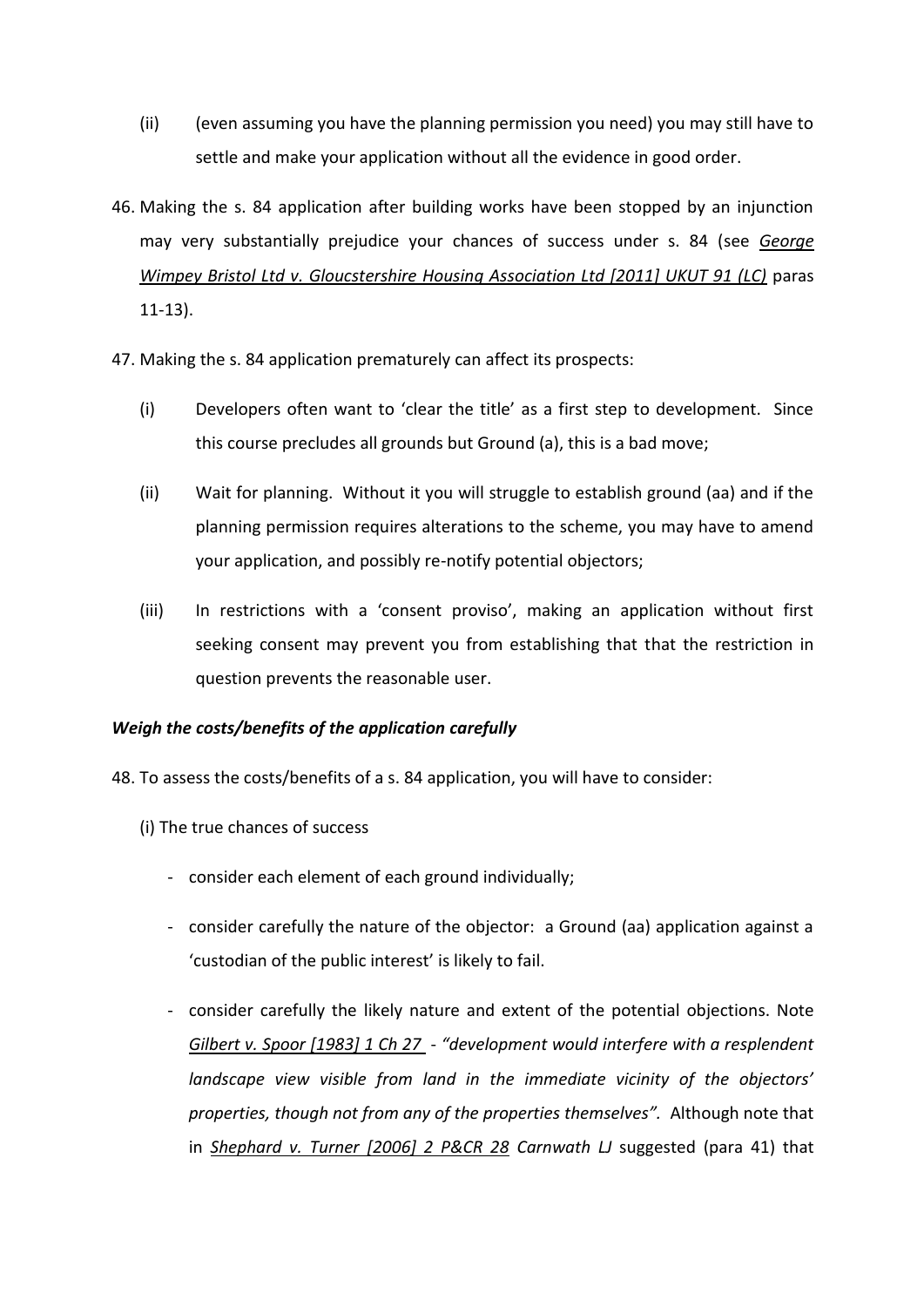incidental benefits outside the purposes of the covenant were to be accorded less weight.

- bear in mind the remedy is discretionary, and the central tests for Ground (aa) are ones of 'fact and degree', and necessarily therefore high risk;
- (ii) The costs of losing, and the cost of winning;
- (iii) The likely value of the compensation claims do not forget to evaluate the possibility of an award on the basis of the original consideration paid for the land with the restriction.

# *Consider ways to improve the chances of the application, or reduce costs liability, before making it*

- 49. Consider the drafting of the Application very carefully:
	- (i) Successful objectors get their costs. If you seek a discharge, when it is unlikely to succeed, you may unnecessarily subject the client to a costs liability;
	- (ii) 'Belt and braces' reliance on lost grounds, some of which will never work may also have costs consequences: arguing obsolescence (ground (a)) may require serious costs expenditure);
	- (iii) Consider whether the suggestion of additional restrictions to be imposed by the Tribunal may reduce the loss of amenity to the objectors;
	- (iv) An amendment to the application, and the proposed modification, may mean renotifying if potential objectors have not responded;
- 50. Consider making Calderbank offers on one or more issues, in order to minimise your chances of paying the objector's costs, and maximise the chances of recovering some from the objectors.
- 51. In order to try and undermine objections based upon practical advantage, you must give timely and full consideration to alternative schemes. Since the probability of other